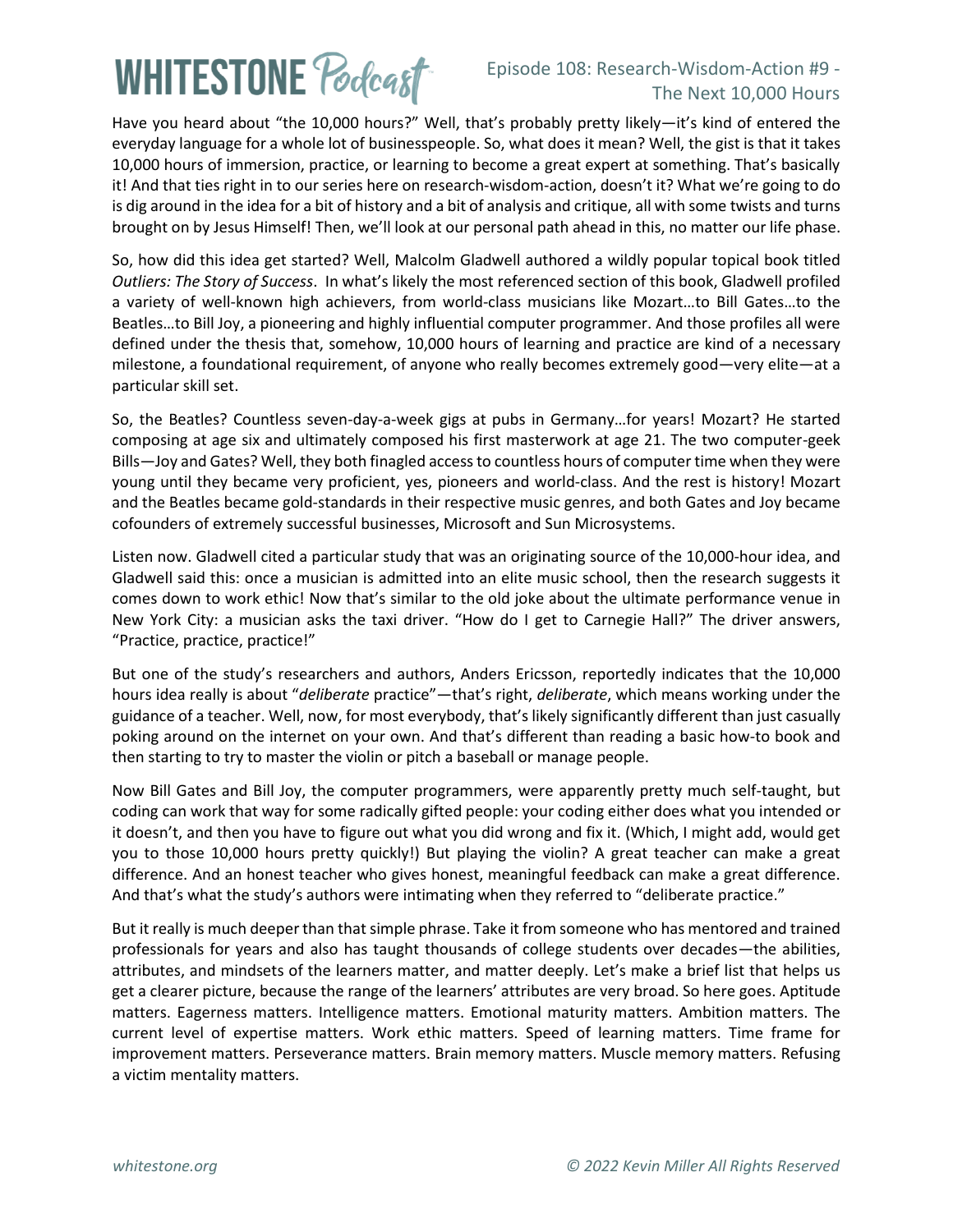## **WHITESTONE Podcast**

So, on the one hand, Gladwell is right—it *does* take a whole lot of hours over a long period of time to become world-class in composing music, programming computers, or stewarding an organization to greatness with countless competitors working to displace you.

But here's the point. Looking back to Ericsson adds a very important dimension to those 10,000 hours: "deliberative practice." That means that a great teacher, mentor, or discipler can more clearly…and more quickly…and more deliberatively guide the willing student into greatness. That's because that great guider can customize to the student as to all the "matters" that we just outlined—you know, like aptitude, eagerness, intelligence, perseverance, and all the rest. And that's true in a group dynamic, too. I teach to a group 50-something, seasoned CEOs differently than a class full of 19-year-old students. Well, duh!

Here's the pinnacle of finding the very best teacher, though. For the truly *daily* trinitarian Christian—not just someone who recites creeds on Sunday that were crafted centuries ago—there is an amazing, realtime dynamic that is the foundation of all learning. That's found in those first few stunning words in John 14:26, when Jesus made this astounding statement for all God-followers, then and now! Here's what Jesus said: "…the Helper, the Holy Spirit, whom the Father will send in My name, *He will teach you all things*."

That means something very profound. For the Christian learner, *the Holy Spirit will teach all things!* Wow, that amazing perfect Helper will foster the deepest learning in the context of all of those "matters" we just talked about. As for Christian teachers, mentors, bosses, disciples, and parents, we are all secondary to the Holy Spirit and should foundationally rely on His guidance. The upshot? The teacher is the most important part of the 10,000 hours—so rely on the Holy Spirit, doing your best to be in total alignment.

For years, Gladwell's identification of the 10,000 hours from his *Outliers* book has been crucial in my interaction with college seniors. I tell budding graduates this: sign on with the best organization and the best supervisors you possibly can in your first full-time job out of college. Here's some math: at a "standard" 40-hour week, it takes 50 weeks to tally 2,000 hours in a year, so then five years total to tally 10,000 hours. So, should students want to learn under a company or a manager whose standards are just average? Or do they want to join a firm that takes world-class training and mentoring very seriously as a matter of both principle and self-interest? After all, if you are learning from someone who's average, it's very unlikely you will easily surpass the standards they have ground into you for five years! Do you want the college grads you hold dear to be immersed in 10,000 hours of average…or 10,000 hours of greatness?

But, now for the big question. What about the status for you and me—*10,000 hours from now?* Look back to the relatively simplistic world of just a few years ago—with far less activity really being done browsing on Amazon, and collaborating on Zoom—well, now, do you think in this fast-moving era that we naturally tend to be on top of everything that's going on? Come now, is what we learned that was actually very good not very long ago *now actually working against us in our workplace company because we arrogantly or uncaringly think we are up to speed?* There are dramatic shifts in the digital world, the changing business landscape, the shrinking world, the radicalized regulatory environment—and what we could bank on a few years back can actually work against what we should be doing today! That begs this question: are we *currently* the best stewards that we need to be for our organizations?

Here's the deal. You and I must always be focused on the *next* 10,000 hours—for us and for everyone in our workplace organization! We must be identifying and attacking flaws that are here or emerging! We must not settle in to what used to work if that's now embedded in deficient processes and practices!

So *this* is our opportunity! What is supposed to make Christians different is that we are firmly planted on the timeless truths of the Kingdom, even while we are proactively dealing with the emerging technological cultural changes that will actually work for good for those who are called to the purposes of God (Romans 8:28). So, this about *your* research-wisdom-action! Go download the Application and Action questions for this episode at whitestone.org/podcast and craft a life-altering approach to *your* next 10,000 hours!